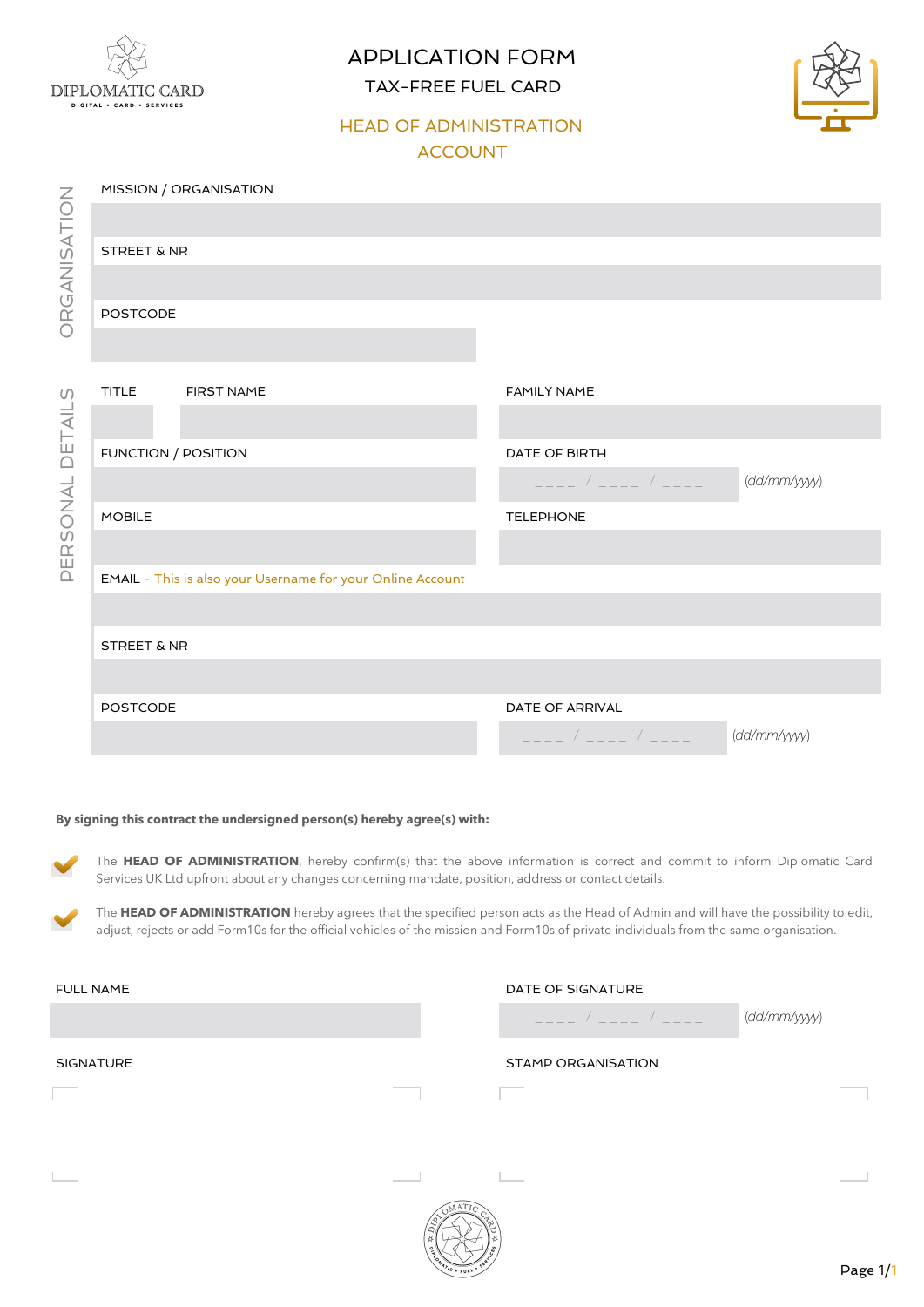# DIPLOMATIC CARD DIGITAL . CARD . SERVICES

## APPLICATION FORM

TAX-FREE FUEL CARD



|                  |                                                                                                                                                                                                      |                     | <b>OFFICIAL USE</b><br>MR A CARDHOLDER |                 |  |
|------------------|------------------------------------------------------------------------------------------------------------------------------------------------------------------------------------------------------|---------------------|----------------------------------------|-----------------|--|
|                  | MISSION / ORGANISATION                                                                                                                                                                               |                     |                                        |                 |  |
|                  |                                                                                                                                                                                                      |                     |                                        |                 |  |
|                  |                                                                                                                                                                                                      |                     |                                        |                 |  |
|                  | <b>STREET &amp; NR</b>                                                                                                                                                                               |                     |                                        |                 |  |
|                  |                                                                                                                                                                                                      |                     |                                        |                 |  |
| ORGANISATION     | <b>POSTCODE</b>                                                                                                                                                                                      |                     |                                        |                 |  |
|                  |                                                                                                                                                                                                      |                     |                                        |                 |  |
|                  |                                                                                                                                                                                                      |                     |                                        |                 |  |
|                  |                                                                                                                                                                                                      |                     |                                        |                 |  |
|                  | DEPARTMENT                                                                                                                                                                                           |                     |                                        |                 |  |
|                  |                                                                                                                                                                                                      |                     |                                        |                 |  |
|                  | STREET & NR                                                                                                                                                                                          |                     |                                        |                 |  |
| DEPARTMENT       |                                                                                                                                                                                                      |                     |                                        |                 |  |
|                  |                                                                                                                                                                                                      |                     |                                        |                 |  |
|                  | <b>POSTCODE</b>                                                                                                                                                                                      |                     |                                        |                 |  |
|                  |                                                                                                                                                                                                      |                     |                                        |                 |  |
|                  |                                                                                                                                                                                                      |                     |                                        |                 |  |
|                  | NAME ON ACCOUNT                                                                                                                                                                                      |                     |                                        |                 |  |
| BANK DETAILS     |                                                                                                                                                                                                      |                     |                                        |                 |  |
|                  |                                                                                                                                                                                                      |                     |                                        |                 |  |
|                  | ACCOUNT NUMBER                                                                                                                                                                                       |                     | SORT CODE                              |                 |  |
|                  |                                                                                                                                                                                                      |                     |                                        | DIRECT<br>Debit |  |
|                  | STREET & NR                                                                                                                                                                                          |                     |                                        |                 |  |
|                  |                                                                                                                                                                                                      |                     |                                        |                 |  |
|                  |                                                                                                                                                                                                      |                     |                                        |                 |  |
|                  | <b>POSTCODE</b>                                                                                                                                                                                      |                     |                                        |                 |  |
|                  |                                                                                                                                                                                                      |                     |                                        |                 |  |
|                  |                                                                                                                                                                                                      |                     |                                        |                 |  |
|                  | PRICE PLAN - Please tick one box                                                                                                                                                                     |                     |                                        |                 |  |
|                  | <b>BLACK PLAN</b>                                                                                                                                                                                    | WHITE PLAN          | YELLOW PLAN                            |                 |  |
|                  |                                                                                                                                                                                                      |                     |                                        |                 |  |
| ACCOUNT          | PERIOD OF CLAIM                                                                                                                                                                                      |                     |                                        |                 |  |
|                  | MONTHLY                                                                                                                                                                                              | <b>O</b> BI MONTHLY | Q QUARTERLY                            |                 |  |
|                  | EMAIL ADDRESS TO SEND FORM10                                                                                                                                                                         |                     |                                        |                 |  |
|                  |                                                                                                                                                                                                      |                     |                                        |                 |  |
|                  |                                                                                                                                                                                                      |                     |                                        |                 |  |
|                  | $\ensuremath{\mathsf{T}}\xspace\ensuremath{\mathsf{T}}\xspace\ensuremath{\mathsf{T}}\xspace\ensuremath{\mathsf{T}}\xspace\ensuremath{\mathsf{L}}\xspace\ensuremath{\mathsf{E}}\xspace$<br>FIRST NAME |                     | <b>FAMILY NAME</b>                     |                 |  |
|                  |                                                                                                                                                                                                      |                     |                                        |                 |  |
|                  |                                                                                                                                                                                                      |                     |                                        |                 |  |
| OPTIONAL CONTACT | FUNCTION / POSITION                                                                                                                                                                                  |                     | DATE OF BIRTH (Optional)               |                 |  |
|                  |                                                                                                                                                                                                      |                     |                                        | (dd/mm/yyy)     |  |
|                  |                                                                                                                                                                                                      |                     |                                        |                 |  |
|                  | <b>MOBILE</b>                                                                                                                                                                                        |                     | <b>TELEPHONE</b>                       |                 |  |
|                  |                                                                                                                                                                                                      |                     |                                        |                 |  |
|                  |                                                                                                                                                                                                      |                     |                                        |                 |  |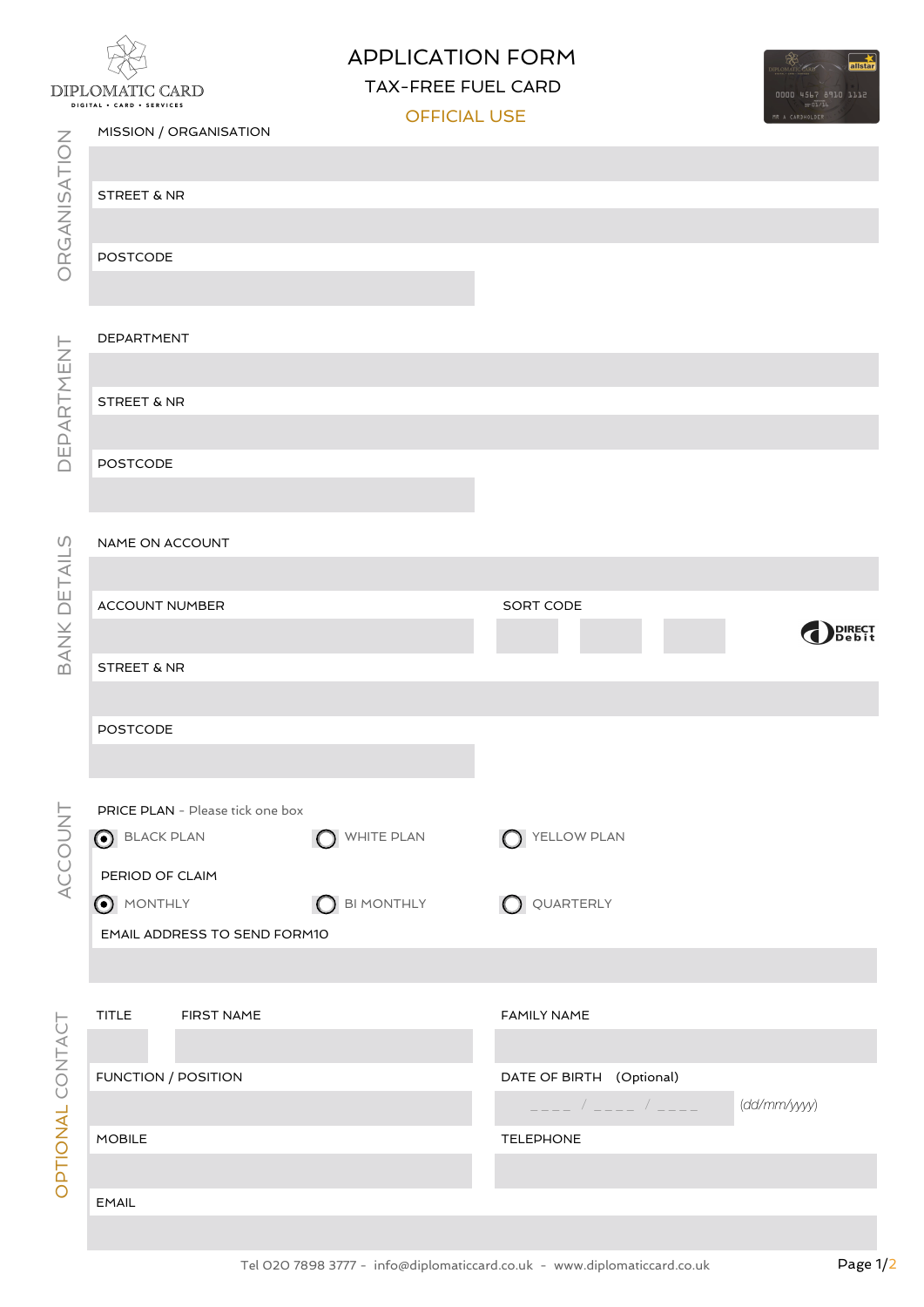#### **DEPARTMENT**



#### DELIVERY ADDRESS FUEL CARDS - Please tick one box

O ORGANISATIONS'S ADDRESS **DEPARTMENT'S ADDRESS** 

The undersigned person(s) hereby agree(s) with the General conditions of the Diplomatic Tax-Admin Fuel Card. The undersigned person(s) hereby confirm(s) that the above information is correct and commit to inform Diplomatic Card Services UK Ltd upfront about any changes concerning mandate, position, address, contact details or bank details. The undersigned person(s) authorise(s) Diplomatic Card Services UK Ltd to debit their given account for all transactions initiated by the Diplomatic Tax-Admin Fuel Card(s), part of the fuel service, in accordance with the instructions from Diplomatic Card Services UK Ltd. If an error is made in the payment of the direct debit you can arrange for its full and immediate refund of the amount paid by contacting your bank or Diplomatic Card Services UK Ltd.

Diplomatic Card Services UK Ltd and the Foreign Commonwealth Office are processing the personal data on this form for official records purpose, protected by the DATA PROTECTION ACT 1998. Diplomatic Card Services UK Ltd will use the information to process your request and to provide any relevant further information.

**By signing this contract the undersigned person(s) hereby agree(s) with:**

**General conditions of the Diplomatic Tax-Administration Fuel Card provided by Diplomatic Card Services UK Ltd** 

**Fees of Diplomatic Card Services UK Ltd** 

**Verification of the given details by the governmental bodies** 

**Provide a copy of their FCO Diplomatic ID Card**

**SIGNATURE** 

### FULL NAME **DATE OF SIGNATURE**

\_ \_ \_ \_ / \_ \_ \_ \_ / \_ \_ \_ \_ (*dd/mm/yyyy*)



**The Direct Debit Guarantee** 

This Guarantee is offered by all banks and building societies that accept instructions to pay by Direct Debit<br>
• If there are any changes to the amount, date or frequency of your Direct Debit, DIPLOMATIC CARD<br>
SERVICES UK amount and date will be given to you at the time of the request.

•If an error is made in the payment of the Direct Debit by DIPLOMATIC CARD SERVICES UK LTD or your bank or building society, you are entitled to a full and immediate refund of the amount paid from your bank<br>or building society - If you receive a refund you are not entitled to, you must pay it back when DIPLOMATIC<br>CARD S

•You can cancel a Direct Debit at any time by simply contacting your bank or building society. Written confirmation may be required. Please also notify us.